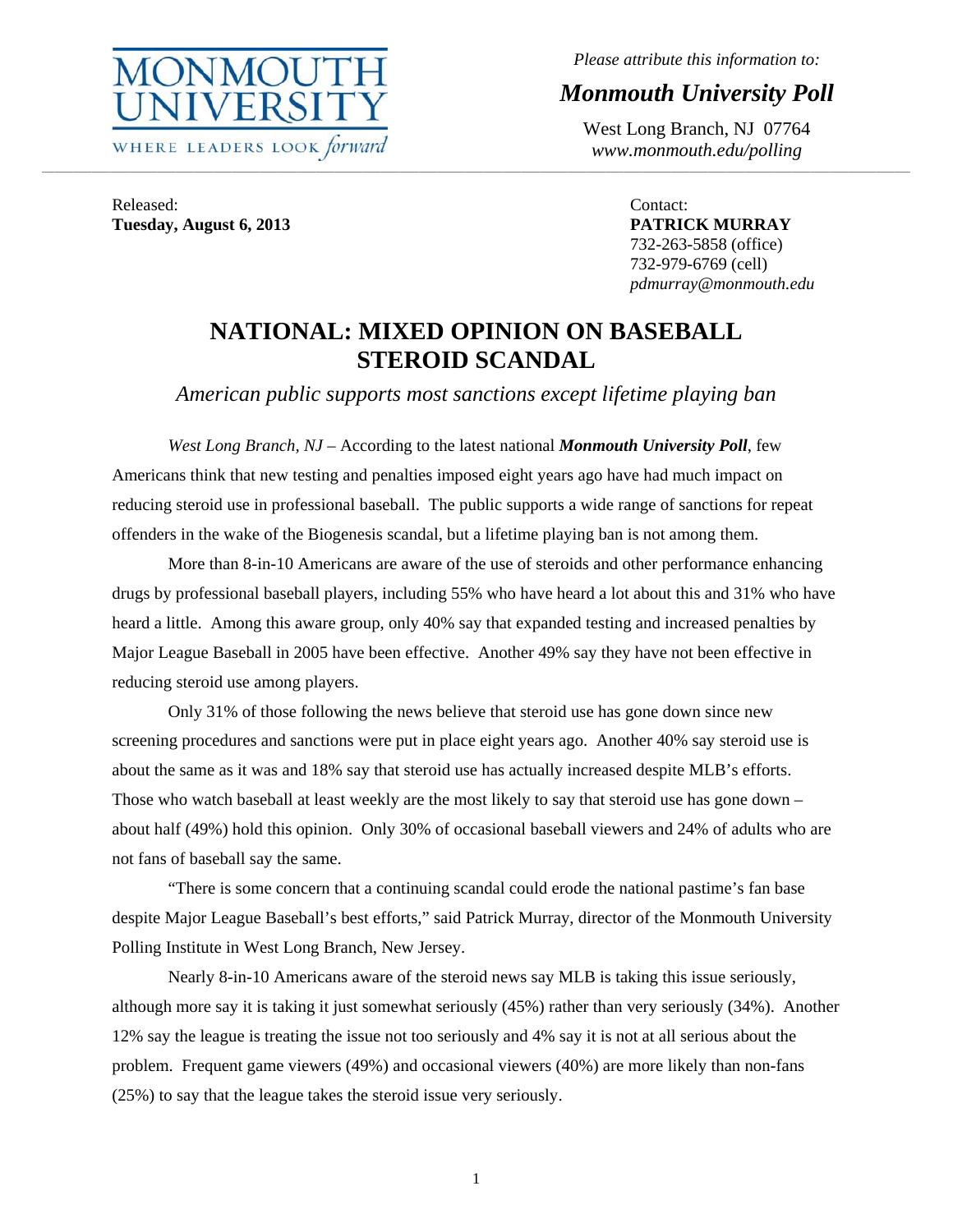Overall, a majority of Americans currently hold a positive view of Major League Baseball, including 25% with a strongly favorable opinion and 28% with a somewhat favorable opinion. Fewer than 1-in-4 hold a negative view – 13% somewhat unfavorable and 9% strongly unfavorable. Another 25% have no opinion. Among those who have heard a lot about the steroid issue, 58% have a positive view of professional baseball and 24% have a negative view.

 On the other hand, if players on their favorite team were found to have used steroids, 28% of adults say they would watch that team less often than they do now. Most (65%) would continue to watch the same number of games as they do now. Another 2% actually say they would be inclined to watch more games if a steroid scandal hit their favorite team.

 The Monmouth University Poll also asked about public support of six possible sanctions for repeat steroid users – that is baseball players who have been found to use steroids more than once. Fully 3-in-4 (75%) support banning the offender from playing for an entire season. Seven-in-ten also say that fining the player a full season's salary (70%) or imposing a shorter ban of 50 games (69%) would be appropriate. Just over 6-in-10 support erasing any records a player set while using steroids (63%) as well as banning the player from inclusion in the Hall of Fame (63%). However, only 1-in-3 Americans (33%) would support a lifetime playing ban for a player who was found to have used steroids more than once.

 *Notes on the poll: Professional baseball fans who watch games at least once a week represent 23% of American adults and occasional viewers make up 21% of the public. The remaining 56% of adults say they are not fans of professional baseball. This poll was conducted after the suspension of Milwaukee Brewer player Ryan Braun but before the most recent sanctions against New York Yankee Alex Rodriguez and other players were announced.* 

The latest *Monmouth University Poll* was conducted by telephone with 1,012 adults from July 25 to 30, 2013. This sample has a margin of error of  $+3.1$  percent. The poll was conducted by the Monmouth University Polling Institute in West Long Branch, New Jersey.

# **DATA TABLES**

*The questions referred to in this release are as follows:*  (\* Some columns may not add to 100% due to rounding.)

1. Overall, do you have a favorable or unfavorable impression of Major League Baseball? [*If FAVORABLE/UNFAVORABLE*: Do you feel that way strongly or somewhat?]

| ---------------      |       |        |                   |           |               |        |            |           |       |  |  |  |  |
|----------------------|-------|--------|-------------------|-----------|---------------|--------|------------|-----------|-------|--|--|--|--|
|                      | TOTAL |        | <b>MLB VIEWER</b> |           | <b>GENDER</b> |        |            | AGE       |       |  |  |  |  |
|                      |       | Weeklv | Occasional        | Not a fan | Male          | Female | 18-34      | $35 - 54$ | $55+$ |  |  |  |  |
| Strongly favorable   | 25%   | 63%    | 35%               | 6%        | 25%           | 24%    | <b>20%</b> | 27%       | 28%   |  |  |  |  |
| Somewhat favorable   | 28%   | 28%    | 39%               | 25%       | 29%           | 28%    | 27%        | 28%       | 30%   |  |  |  |  |
| Somewhat unfavorable | 13%   | 6%     | 10%               | 18%       | 15%           | 12%    | 19%        | 11%       | 11%   |  |  |  |  |
| Strongly unfavorable | 9%    | 1%     | 7%                | 12%       | 11%           | 6%     | 9%         | 9%        | 7%    |  |  |  |  |
| (VOL) Don't know     | 25%   | 2%     | 9%                | 39%       | 20%           | 30%    | 25%        | 25%       | 24%   |  |  |  |  |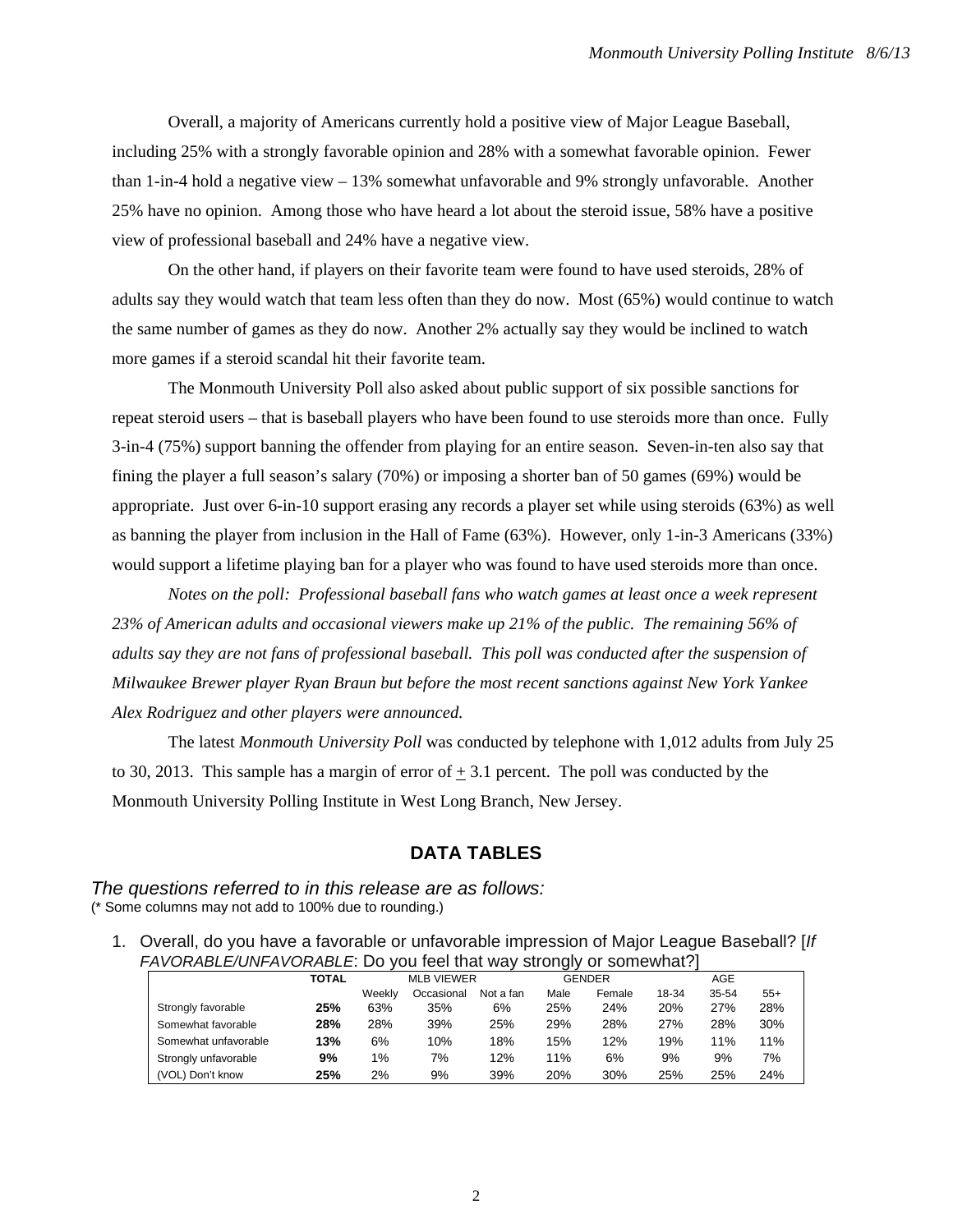2. Would you say you are a fan of professional baseball or not?

|                         | TOTAL |      | <b>GENDER</b> |       | AGE   |       |  |
|-------------------------|-------|------|---------------|-------|-------|-------|--|
|                         |       | Male | Female        | 18-34 | 35-54 | $55+$ |  |
| Yes, a fan              | 33%   | 40%  | 26%           | 30%   | 37%   | 32%   |  |
| (VOL) Somewhat of a fan | 10%   | 9%   | 11%           | 9%    | 11%   | 11%   |  |
| No, not a fan           | 56%   | 49%  | 62%           | 60%   | 52%   | 55%   |  |
| (VOL) Don't know        | 1%    | 1%   | 1%            | $1\%$ | 0%    | 2%    |  |

[*THE FOLLOWING QUESTION WAS ASKED ONLY OF BASEBALL FANS: moe=+/-4.6%*]

3. How often do you watch Major League Baseball games – practically every day, at least 3 days a week, once or twice a week, a few times a month, or less often?

|                        | <b>TOTAL</b> |      |        |               | AGE   |       |  |
|------------------------|--------------|------|--------|---------------|-------|-------|--|
|                        |              | Male | Female | 18-34         | 35-54 | $55+$ |  |
| Practically every day  | 10%          | 13%  | 7%     | 12%           | 9%    | 11%   |  |
| At least 3 days a week | 15%          | 17%  | 13%    | 11%           | 17%   | 17%   |  |
| Once or twice a week   | 27%          | 30%  | 22%    | 23%           | 30%   | 24%   |  |
| A few times a month    | 27%          | 24%  | 31%    | 32%           | 26%   | 25%   |  |
| Less often             | 20%          | 15%  | 26%    | 22%           | 18%   | 22%   |  |
|                        |              |      |        | <b>GENDER</b> |       |       |  |

4. Have you read or heard anything about baseball players using steroids or other performance enhancing drugs? [*If YES*: Have you heard a lot or just a little?]

| Chomiance chilancing drugs: |       |            |                   |           |      |               |       |       |       |  |
|-----------------------------|-------|------------|-------------------|-----------|------|---------------|-------|-------|-------|--|
|                             | TOTAL |            | <b>MLB VIEWER</b> |           |      | <b>GENDER</b> |       | AGE   |       |  |
|                             |       | Weekly     | Occasional        | Not a fan | Male | Female        | 18-34 | 35-54 | $55+$ |  |
| Yes, a lot                  | 55%   | 69%        | 60%               | 48%       | 63%  | 47%           | 48%   | 56%   | 63%   |  |
| Yes, a little               | 31%   | <b>22%</b> | 31%               | 35%       | 27%  | 36%           | 37%   | 29%   | 29%   |  |
| No                          | 13%   | 8%         | 9%                | 17%       | 9%   | 17%           | 15%   | 14%   | 8%    |  |

[*THE FOLLOWING QUESTIONS WERE ASKED OF PEOPLE WHO HAVE HEARD AT LEAST A LITTLE ABOUT BASEBALL PLAYERS USING STEROIDS OR OTHER PERFORMANCE ENHANCING DRUGS: moe=+/-3.3%*]

5. In 2005, Major League Baseball expanded testing and increased penalties for steroid use. Do you think these actions have been effective or not effective at reducing steroid use in professional baseball?

|                  | TOTAL |        | <b>MLB VIEWER</b> |           | <b>GENDER</b> |        |       | AGE   |       |
|------------------|-------|--------|-------------------|-----------|---------------|--------|-------|-------|-------|
|                  |       | Weekly | Occasional        | Not a fan | Male          | Female | 18-34 | 35-54 | $55+$ |
| Effective        | 40%   | 47%    | 51%               | 31%       | 42%           | 38%    | 44%   | 38%   | 38%   |
| Not effective    | 49%   | 50%    | 41%               | 52%       | 51%           | 47%    | 45%   | 54%   | 49%   |
| (VOL) Don't know | 11%   | 2%     | 8%                | 16%       | 7%            | 15%    | 12%   | 8%    | 13%   |

6. Do you think that the use of steroids has gone up, gone down, or is about the same as it was before the 2005 changes in testing and penalties?

|                  | -     |        | -                 |           |               |        |       |       |       |  |  |
|------------------|-------|--------|-------------------|-----------|---------------|--------|-------|-------|-------|--|--|
|                  | TOTAL |        | <b>MLB VIEWER</b> |           | <b>GENDER</b> |        |       | AGE   |       |  |  |
|                  |       | Weekly | Occasional        | Not a fan | Male          | Female | 18-34 | 35-54 | $55+$ |  |  |
| Gone up          | 18%   | 17%    | 17%               | 20%       | 17%           | 20%    | 15%   | 17%   | 23%   |  |  |
| Gone down        | 31%   | 49%    | 30%               | 24%       | 36%           | 27%    | 36%   | 31%   | 27%   |  |  |
| About the same   | 40%   | 31%    | 45%               | 43%       | 41%           | 40%    | 38%   | 44%   | 38%   |  |  |
| (VOL) Don't know | 10%   | 4%     | 8%                | 14%       | 6%            | 14%    | 10%   | 8%    | 12%   |  |  |

7. How seriously does Major League Baseball take the issue of steroid use – very seriously, somewhat seriously, not too seriously, or not at all seriously?

|                      | TOTAL | <b>MLB VIEWER</b> |            |           |      | <b>GENDER</b> | <b>AGE</b> |       |       |
|----------------------|-------|-------------------|------------|-----------|------|---------------|------------|-------|-------|
|                      |       | Weeklv            | Occasional | Not a fan | Male | Female        | 18-34      | 35-54 | $55+$ |
| Very seriously       | 34%   | 49%               | 40%        | 25%       | 39%  | 29%           | 35%        | 36%   | 32%   |
| Somewhat seriously   | 45%   | 42%               | 47%        | 46%       | 43%  | 47%           | 52%        | 41%   | 44%   |
| Not too seriously    | 12%   | 6%                | 8%         | 16%       | 11%  | 13%           | 8%         | 13%   | 14%   |
| Not at all seriously | 4%    | 3%                | 4%         | 5%        | 4%   | 5%            | 2%         | 6%    | 5%    |
| (VOL) Don't know     | 4%    | 1%                | 2%         | 7%        | 2%   | 6%            | 4%         | 4%    | 5%    |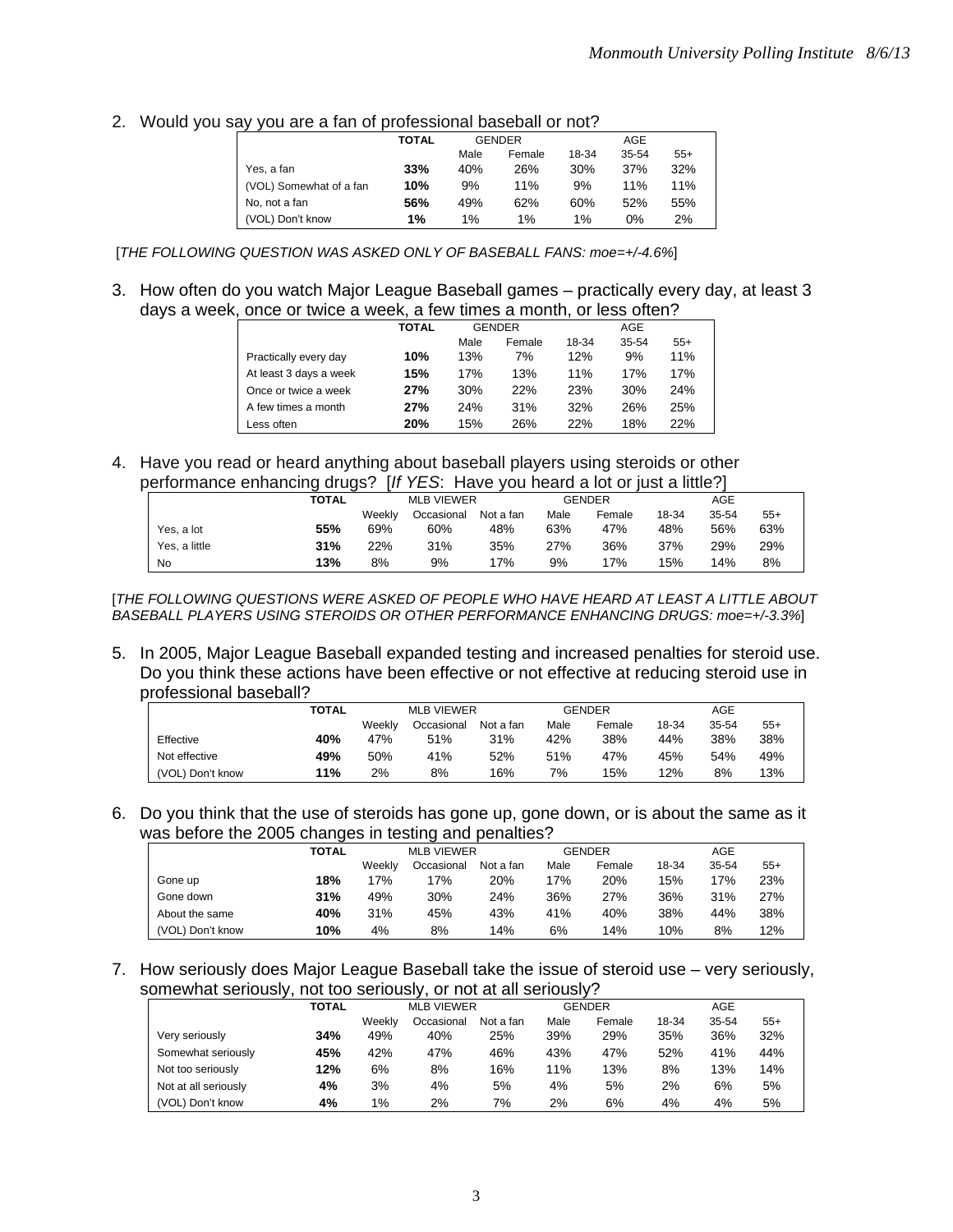8. Please tell me whether you would support or oppose each of the following penalties for a professional baseball player who has been found to use steroids more than once. [*ITEMS WERE ROTATED*]

#### Ban from playing for 50 games

|                  | TOTAL |        | <b>MLB VIEWER</b> |           | <b>GENDER</b> |        |       | AGE   |       |  |  |
|------------------|-------|--------|-------------------|-----------|---------------|--------|-------|-------|-------|--|--|
|                  |       | Weekly | Occasional        | Not a fan | Male          | Female | 18-34 | 35-54 | $55+$ |  |  |
| Support          | 69%   | 74%    | 75%               | 65%       | 70%           | 68%    | 65%   | 73%   | 70%   |  |  |
| Oppose           | 24%   | 22%    | 21%               | 26%       | 24%           | 25%    | 31%   | 22%   | 21%   |  |  |
| (VOL) Depends    | 1%    | $1\%$  | 2%                | 2%        | 2%            | $1\%$  | 0%    | 2%    | 1%    |  |  |
| (VOL) Don't know | 5%    | 2%     | 2%                | 8%        | 4%            | 6%     | 3%    | 3%    | 8%    |  |  |

#### Ban from playing for an entire season

|                  | TOTAL |        | <b>MLB VIEWER</b> |           |       | <b>GENDER</b> |       | AGE   |       |
|------------------|-------|--------|-------------------|-----------|-------|---------------|-------|-------|-------|
|                  |       | Weekly | Occasional        | Not a fan | Male  | Female        | 18-34 | 35-54 | $55+$ |
| Support          | 75%   | 76%    | 76%               | 75%       | 75%   | 75%           | 74%   | 79%   | 74%   |
| Oppose           | 20%   | 22%    | 20%               | 18%       | 20%   | 19%           | 23%   | 18%   | 19%   |
| (VOL) Depends    | 1%    | 1%     | 1%                | 1%        | $1\%$ | 0%            | 1%    | 0%    | 2%    |
| (VOL) Don't know | 4%    | 1%     | 3%                | 6%        | 3%    | 5%            | 3%    | 3%    | 6%    |

#### Ban from playing for life

|                  | TOTAL |        | <b>MLB VIEWER</b> |           |      | <b>GENDER</b> |       | AGE   |       |
|------------------|-------|--------|-------------------|-----------|------|---------------|-------|-------|-------|
|                  |       | Weeklv | Occasional        | Not a fan | Male | Female        | 18-34 | 35-54 | $55+$ |
| Support          | 33%   | 34%    | 28%               | 35%       | 35%  | 31%           | 28%   | 35%   | 36%   |
| Oppose           | 60%   | 59%    | 66%               | 57%       | 58%  | 62%           | 68%   | 56%   | 57%   |
| (VOL) Depends    | 3%    | 5%     | 3%                | 2%        | 4%   | 2%            | 1%    | 4%    | 4%    |
| (VOL) Don't know | 4%    | 2%     | 3%                | 5%        | 3%   | 5%            | 3%    | 4%    | 4%    |

### Erase any records set while using steroids

|                  | TOTAL |        |            | <b>MI B VIEWER</b> |      | <b>GENDER</b> |       | AGE   |       |
|------------------|-------|--------|------------|--------------------|------|---------------|-------|-------|-------|
|                  |       | Weekly | Occasional | Not a fan          | Male | Female        | 18-34 | 35-54 | $55+$ |
| Support          | 63%   | 68%    | 63%        | 62%                | 67%  | 60%           | 60%   | 69%   | 62%   |
| Oppose           | 30%   | 28%    | 32%        | 31%                | 28%  | 32%           | 36%   | 27%   | 28%   |
| (VOL) Depends    | 1%    | $1\%$  | 2%         | 1%                 | 1%   | 2%            | 1%    | 1%    | $1\%$ |
| (VOL) Don't know | 5%    | 3%     | 4%         | 6%                 | 4%   | 6%            | 3%    | 3%    | 8%    |

#### Ban from the Hall of Fame

|                  | TOTAL |        | <b>MLB VIEWER</b> |           |      | <b>GENDER</b> |       | AGE       |       |
|------------------|-------|--------|-------------------|-----------|------|---------------|-------|-----------|-------|
|                  |       | Weekly | Occasional        | Not a fan | Male | Female        | 18-34 | $35 - 54$ | $55+$ |
| Support          | 63%   | 60%    | 61%               | 65%       | 63%  | 62%           | 57%   | 64%       | 67%   |
| Oppose           | 31%   | 33%    | 34%               | 28%       | 31%  | 31%           | 40%   | 28%       | 24%   |
| (VOL) Depends    | 2%    | 4%     | 3%                | 1%        | 2%   | 2%            | $1\%$ | 2%        | 4%    |
| (VOL) Don't know | 4%    | 3%     | 2%                | 6%        | 3%   | 5%            | 1%    | 6%        | 5%    |

## Impose a fine of a full season's salary

|                  | TOTAL |        | <b>MLB VIEWER</b> |           |      | <b>GENDER</b> |       | AGE   |       |
|------------------|-------|--------|-------------------|-----------|------|---------------|-------|-------|-------|
|                  |       | Weeklv | Occasional        | Not a fan | Male | Female        | 18-34 | 35-54 | $55+$ |
| Support          | 70%   | 77%    | 68%               | 67%       | 66%  | 73%           | 63%   | 74%   | 71%   |
| Oppose           | 24%   | 20%    | 27%               | 25%       | 28%  | 21%           | 33%   | 21%   | 22%   |
| (VOL) Depends    | 1%    | 0%     | 1%                | 1%        | 1%   | 1%            | 0%    | 1%    | $1\%$ |
| (VOL) Don't know | 5%    | 2%     | 4%                | 7%        | 4%   | 6%            | 4%    | 4%    | 6%    |